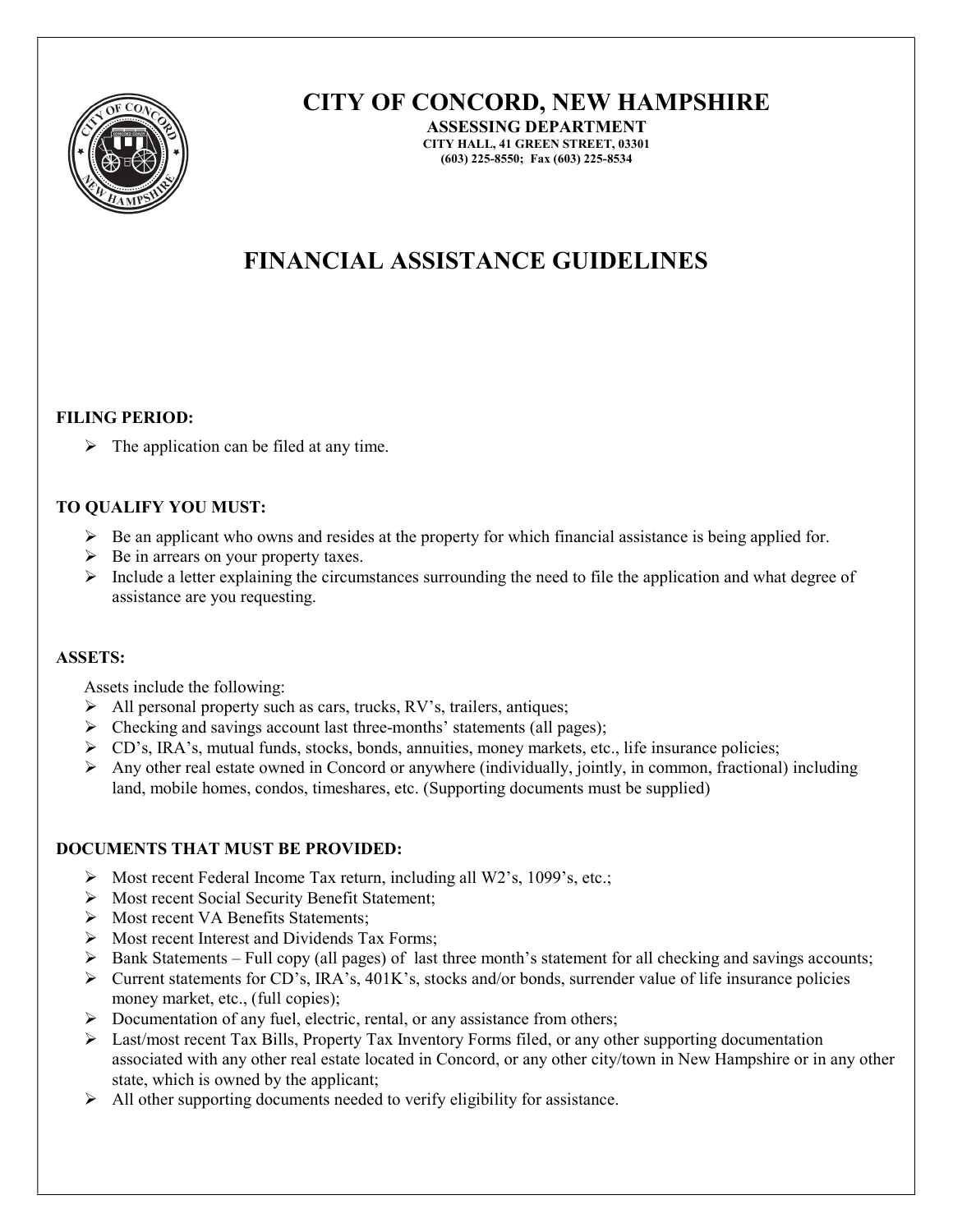

# CITY OF CONCORD Financial Hardship Application Tax Year \_\_\_\_\_\_

| <b>Property Address:</b>                                                    |                                                                                                                 |
|-----------------------------------------------------------------------------|-----------------------------------------------------------------------------------------------------------------|
| Owners Name:                                                                | Owner's Date of Birth:                                                                                          |
| Co-Owner/Spouse Name:                                                       | Co-Owner's Date of Birth:                                                                                       |
| Married Single Widowed Divorced                                             |                                                                                                                 |
| <b>Contact Telephone Number:</b>                                            |                                                                                                                 |
| Is this your primary place of abode? If not, please indicate where          |                                                                                                                 |
| Is this property a multi-family home? Yes No                                |                                                                                                                 |
| Are you receiving a deduction or exemption from any other City or Town? Yes | No representation of the New York of the New York of the New York of the New York of the New York of New York o |

Please supply the following information in order that the City of Concord Assessing Department may review your request for financial hardship assistance. This information will be kept confidential.

## INCOME INFORMATION:

Please answer all questions; if any of the following categories do not apply, please write N/A. All supporting documents must be submitted with this application.

|    |                                                                                                                                                                                                                         |                                    | Owner        | <b>Co-Owner (Spouse)</b> |
|----|-------------------------------------------------------------------------------------------------------------------------------------------------------------------------------------------------------------------------|------------------------------------|--------------|--------------------------|
| 1. | Social Security (gross, annual)                                                                                                                                                                                         | S                                  |              | \$                       |
| 2. | Social Security Disability Income                                                                                                                                                                                       | \$                                 |              |                          |
| 3. | VA Benefits (Pension/Disability Income)                                                                                                                                                                                 | S                                  |              |                          |
| 4. | Wages/Salaries (gross)                                                                                                                                                                                                  | \$                                 |              | \$                       |
|    | Tips (gross)                                                                                                                                                                                                            | \$                                 |              | <u> 1999 - Jan Jawa</u>  |
| 5. | Pensions                                                                                                                                                                                                                | \$                                 |              |                          |
|    | Annuities                                                                                                                                                                                                               | \$                                 |              |                          |
|    | 401k, IRA's                                                                                                                                                                                                             | \$                                 |              | \$                       |
| 6. | All Interest Income (total of all accounts)                                                                                                                                                                             | \$                                 |              |                          |
| 7. | All Dividend Income (total of all accounts)                                                                                                                                                                             | \$                                 |              | \$                       |
| 8. | Real Estate Rental Income (Annual Amount)                                                                                                                                                                               |                                    | \$           |                          |
| 9. | Other Income (Fuel, Electric Assistance, SSI, gambling, lottery)                                                                                                                                                        |                                    | \$           |                          |
|    | 10. Is anyone other than a spouse or co-owner living with you?                                                                                                                                                          |                                    | Yes          | No r                     |
|    | If Yes, who and relationship to applicant<br>(a)                                                                                                                                                                        |                                    |              |                          |
|    | If Yes, please list amount of assistance paid to property owner; and<br>(b)<br>on a separate sheet, please include a detailed list and documentation<br>substantiating the amount of assistance paid to property owner. |                                    | $\mathbb{S}$ |                          |
|    |                                                                                                                                                                                                                         | <b>TOTAL INCOME</b><br>Page 1 of 2 |              | \$                       |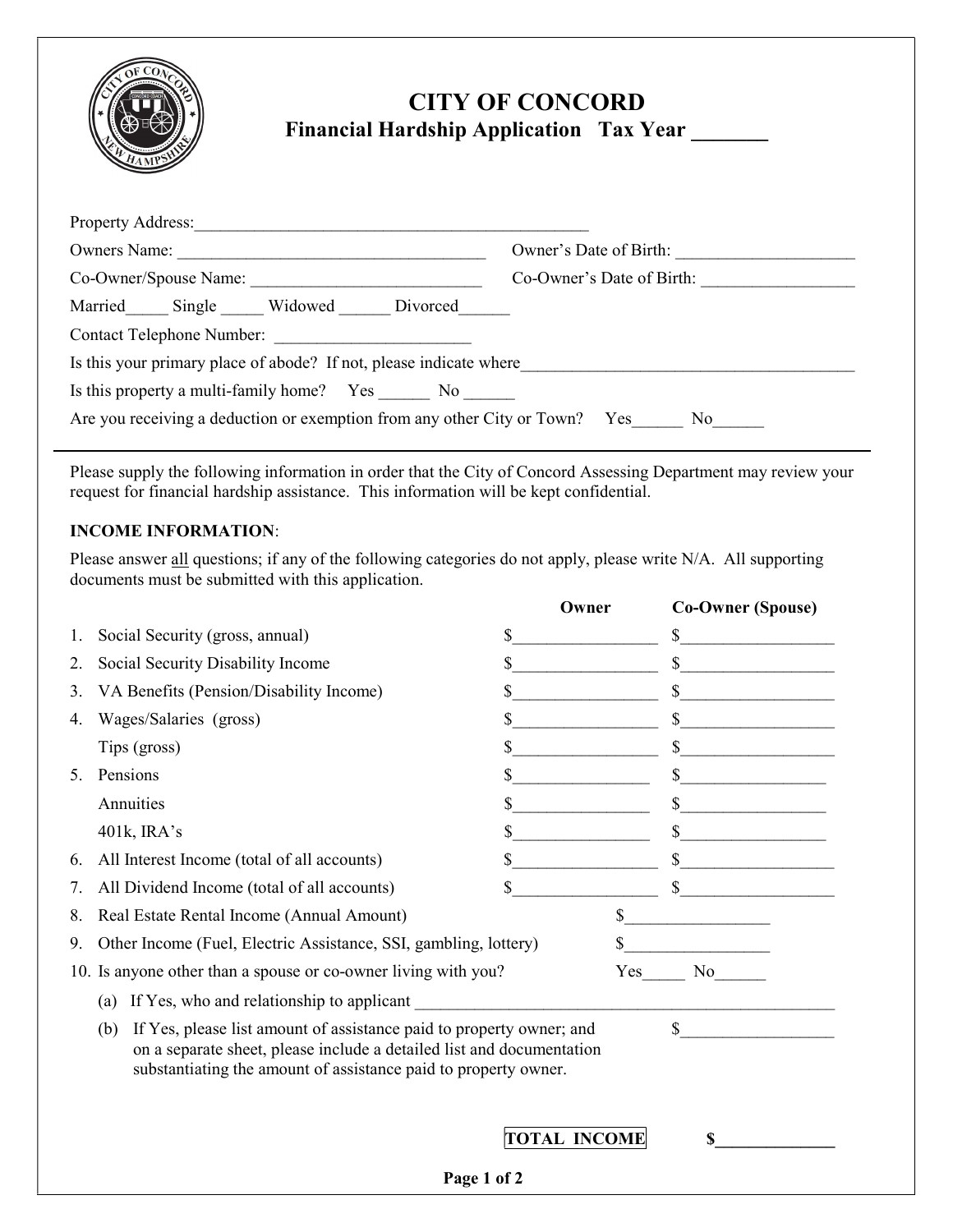CURRENT ASSET INFORMATION: All items must be answered, therefore, if any of the following categories do not apply, please write N/A.

|                                                            | If Yes, other Real Estate: (Street Address, City/Town/State)                                                       | Market Value                                            |
|------------------------------------------------------------|--------------------------------------------------------------------------------------------------------------------|---------------------------------------------------------|
| (If applicable, please attach a copy of property tax bill) |                                                                                                                    |                                                         |
| 12. Other Personal Property (a) Description                |                                                                                                                    |                                                         |
|                                                            |                                                                                                                    | Value                                                   |
|                                                            | $\begin{array}{c}\n\text{(b)} \quad \text{Description}\n\end{array}$                                               |                                                         |
|                                                            |                                                                                                                    | Value                                                   |
|                                                            |                                                                                                                    |                                                         |
|                                                            |                                                                                                                    | Value: $\frac{1}{\sqrt{1-\frac{1}{2}}\cdot\frac{1}{2}}$ |
| Boat                                                       |                                                                                                                    | Value: $\frac{1}{\sqrt{1-\frac{1}{2}}\cdot\frac{1}{2}}$ |
| RV<br>Make/Year                                            |                                                                                                                    | Value:                                                  |
| recent detailed statement for all other accounts below:    | 14. Please attach a full copy of the last three-months' statements of checking and savings account(s) and the most |                                                         |
| <b>Checking Account Number</b>                             | <b>Bank/Institution Name</b>                                                                                       | Balance                                                 |
|                                                            |                                                                                                                    |                                                         |
|                                                            |                                                                                                                    |                                                         |
|                                                            |                                                                                                                    |                                                         |
| Savings Account Number                                     | <b>Bank/Institution Name</b>                                                                                       | Balance                                                 |
|                                                            |                                                                                                                    |                                                         |
|                                                            |                                                                                                                    |                                                         |
|                                                            |                                                                                                                    |                                                         |
| CD Account Number                                          | <b>Bank/Institution Name</b>                                                                                       | Balance                                                 |
|                                                            |                                                                                                                    |                                                         |
|                                                            |                                                                                                                    |                                                         |
|                                                            |                                                                                                                    |                                                         |
| Money Market Account Number                                | <b>Bank/Institution Name</b>                                                                                       | Balance                                                 |
|                                                            |                                                                                                                    |                                                         |
|                                                            |                                                                                                                    |                                                         |
|                                                            |                                                                                                                    |                                                         |
| <b>IRA Account Number</b>                                  | <b>Bank/Institution Name</b>                                                                                       | Balance                                                 |
|                                                            |                                                                                                                    |                                                         |
|                                                            |                                                                                                                    |                                                         |
|                                                            |                                                                                                                    |                                                         |
| Mutual Fund Account Number                                 | <b>Bank/Institution Name</b>                                                                                       | Cash Out Value                                          |

| Mutual Fund Account Number | <b>Bank/Institution Name</b> | Cash Out Value |
|----------------------------|------------------------------|----------------|
|                            |                              |                |
|                            |                              |                |
|                            |                              |                |
|                            |                              |                |